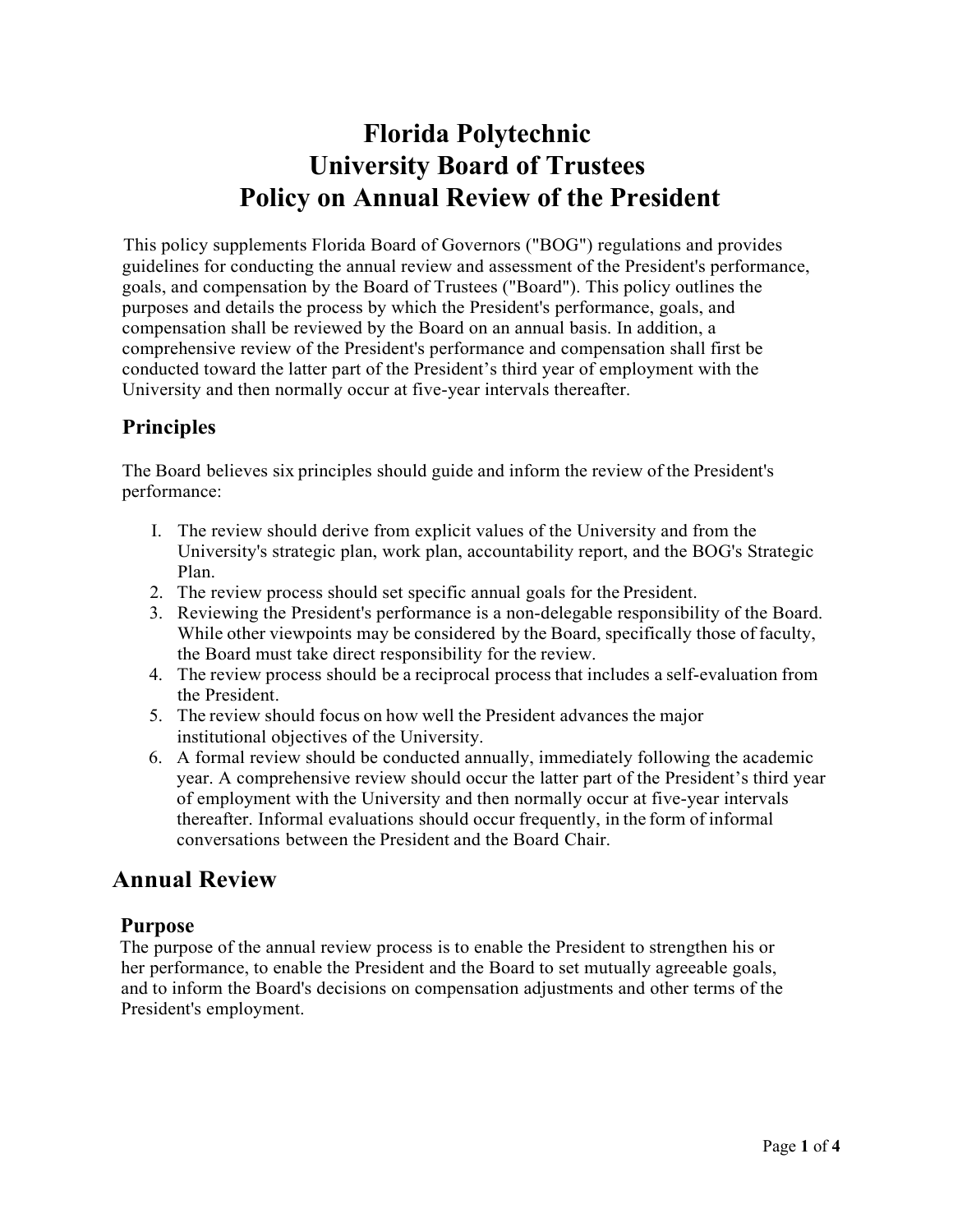### **Responsibility**

The Board is responsible for assessing the President's performance, goals, and compensation. The Board's Governance Committee, as its members shall mutually decide and within the parameters of this policy, is delegated the responsibility for organizing and conducting the annual review process with the President and making recommendations related to the outcome of the annual review, the annual goals, and the President's compensation to the full Board.

#### **Process**

- 1. On or before June 1 of each fiscal year, the President will submit his or her proposed goals for the upcoming fiscal year to the Board Chair and the Governance Committee.
- 2. The Governance Committee will discuss the goals for the upcoming year with the President and present the proposed goals to the full Board for discussion and approval.
- 3. In September of each year, the President shall initiate the annual review process by preparing a self-evaluation that addresses higher level activities for the just concluded fiscal year. The President will submit his or her self-evaluation to the Board Chair and the Governance Committee by October 15 of each year. The self-evaluation format will remain the same year to year unless revised by the Committee in consultation with the President in the intervening period.
- 4. Once the President has submitted the self-evaluation and proposed goals to the Board Chair, the Board Chair shall provide copies of the same to the chair of the BOG and request the chair of the BOG's participation in the annual evaluation; the chair of the BOG may involve the chancellor in the review process. Such participation will include a review of the President's responsiveness to the BOG's strategic goals and priorities and compliance with system-wide regulations.
- 5. The Governance Committee shall review the self-evaluation and proposed goals and may request any additional information from the President to assist the Board in its review.
- 6. Prior to the Board meeting at which the President's review, goals, and compensation will be acted upon, the Chair shall send to the President and all members of the Board the self-evaluation and proposed goals, any supplemental information the Governance Committee may have requested of the President and any supplemental information the Governance Committee has developed.
- 7. The Board shall complete the annual review and make any compensation award contemplated under the President's Employment Agreement no later than December 31 of each year, commencing December 2020.

After the Board's deliberation and action, minutes shall be published to document the review of the President's performance, goals, and any adjustments to the President's compensation.

### **Outcomes**

After the Board's deliberation and action, minutes shall be published to document the review of the President's performance, goals, and any adjustments to the President's compensation.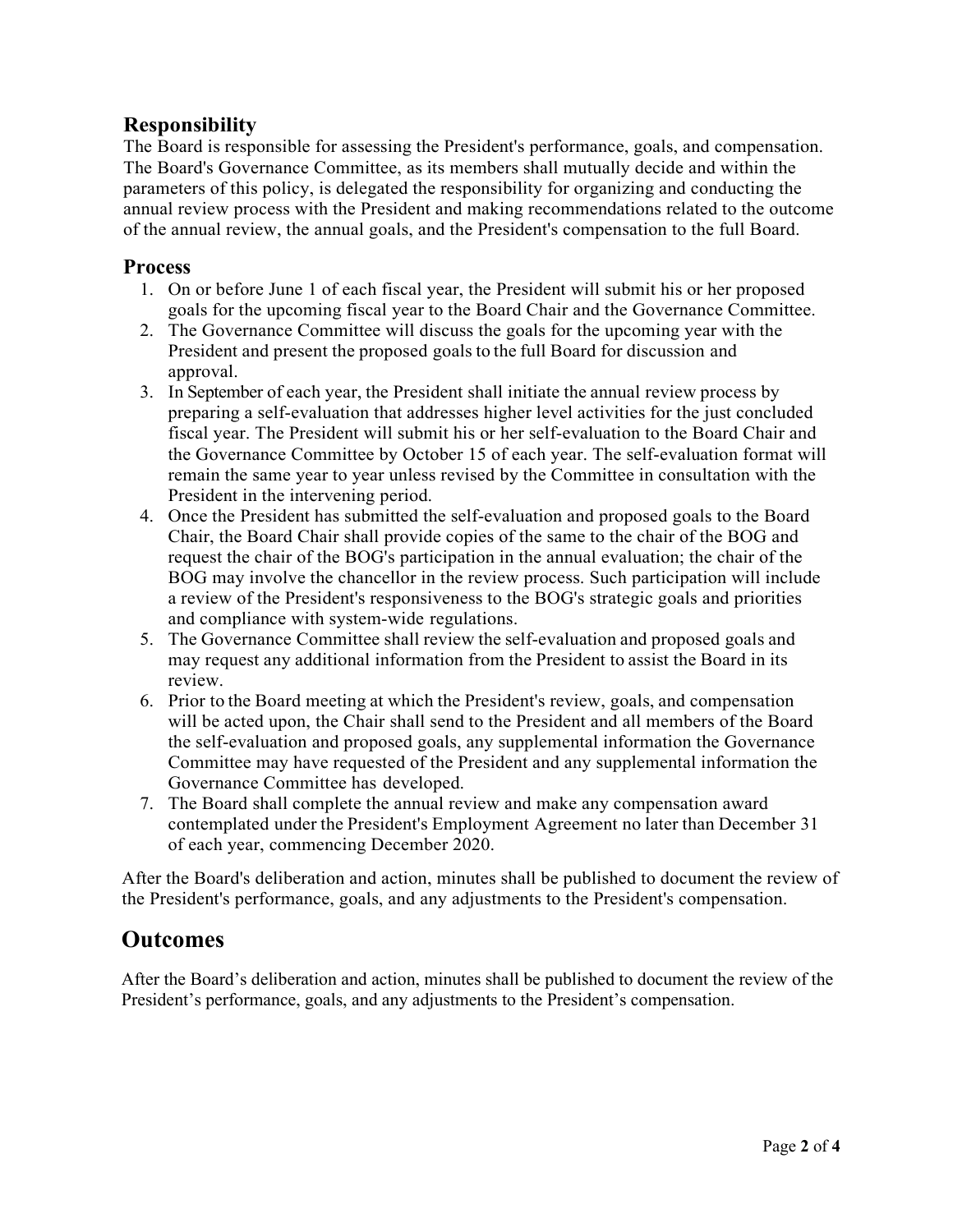## **Comprehensive Review**

### **Purpose**

The purpose of the comprehensive review is to strengthen the leadership of the President and Board by assessing the quality of their relationship and the President's performance through an independently conducted process which will normally include a 360°review. The process seeks to gather, on a wide range of management and governance matters, the informed perceptions of leaders of major stakeholder groups, as well as those of the President and trustees.

### **Responsibility**

It is the Board's responsibility to comprehensively assess the quality of the relationship of the President and the Board of Trustees; and the President's performance and compensation, first toward the latter part of the President's third year of employment with the University, and then normally at five-year intervals thereafter. The Governance Committee, as its members shall mutually decide and within the parameters of this policy, is delegated the responsibility for organizing and conducting the comprehensive review process with the President, with the assistance of an independent consultant. The selected consultant shall not be connected, directly or indirectly, with the institution by present or past affiliation. The Board Chair and the President shall be consulted regarding the selection of the consultant. Procedural details shall be decided upon by the Governance Committee, with the consultant's advice and counsel, and within the parameters of this policy.

#### **Process**

All activities in this comprehensive review process shall be completed within four months after the selection of the consultant. The activities shall include personal interviews with appropriate individuals, internal and external to the institution, as agreed upon by the Committee and consultant. They also shall agree on the general nature of the questions to ask. A staff member shall be assigned to work directly with the consultant and the Committee.

The customary annual review shall be modified to be consistent with the advice of the consultant and Committee. Prepared in advance of the review process, the President's selfevaluation for years in which a comprehensive review is conducted shall provide a comprehensive picture of the institution's academic, financial, and other indicators of progress during the President's tenure. It should highlight particular achievements, as well as persistent institutional issues.

The Committee shall also decide how best to communicate with the University community and Lakeland and Polk County area before, during, and after this process. The Committee is delegated the authority to agree to (1) the consultant's compensation and an appropriate schedule of payments and reimbursements, (2) the general written and/or oral format for the consultant's report (for later submission to the Committee, President, and Board), and (3) the arrangement by which the consultant will be available to discuss the report with the President and the full Board.